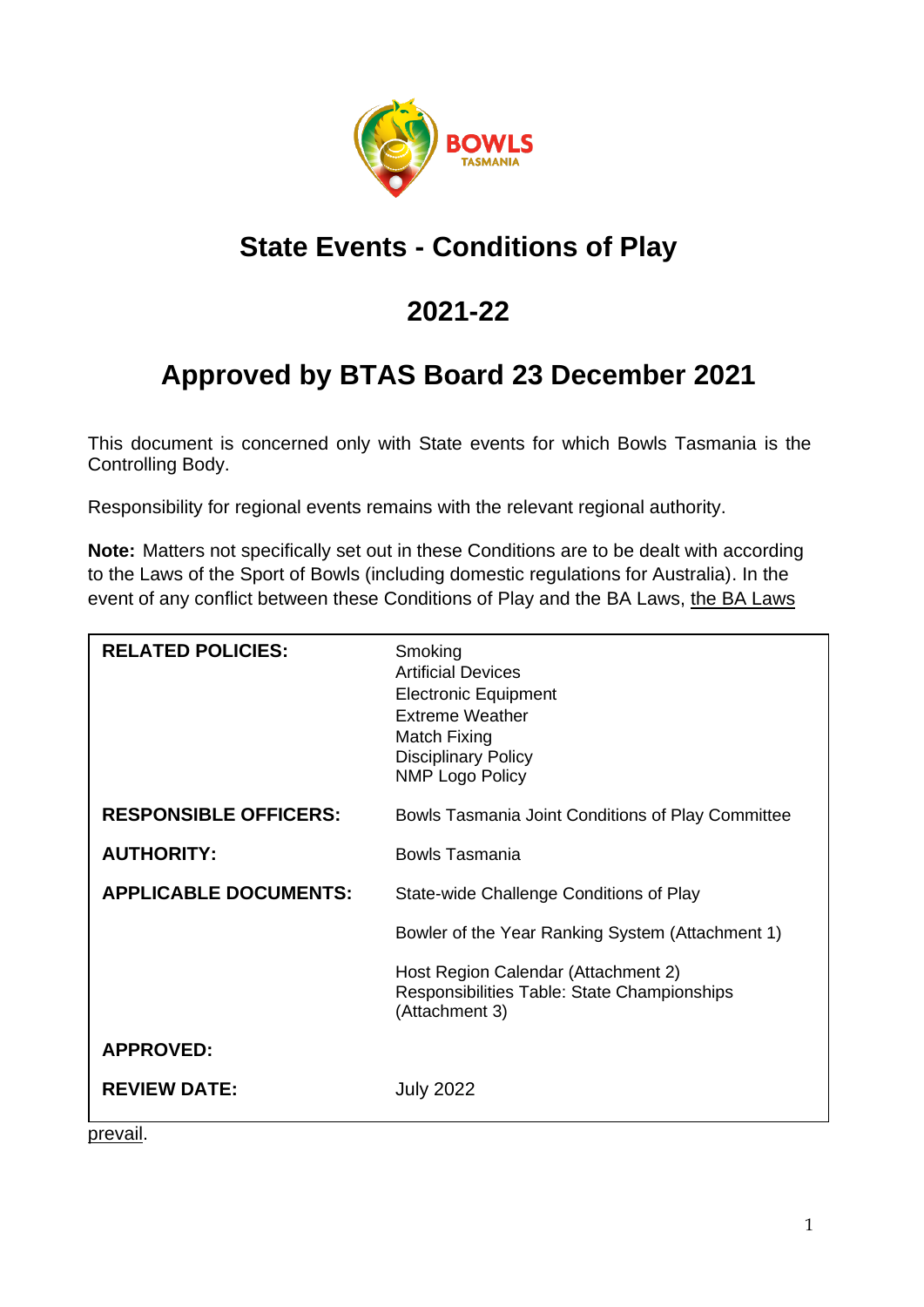## **CONTENTS**

### **ATTACHMENTS:**

| Attachment 1 Scoring system for Bowler of the Year11 |  |
|------------------------------------------------------|--|
|                                                      |  |
| Attachment 3 Roles and Responsibilities Table13      |  |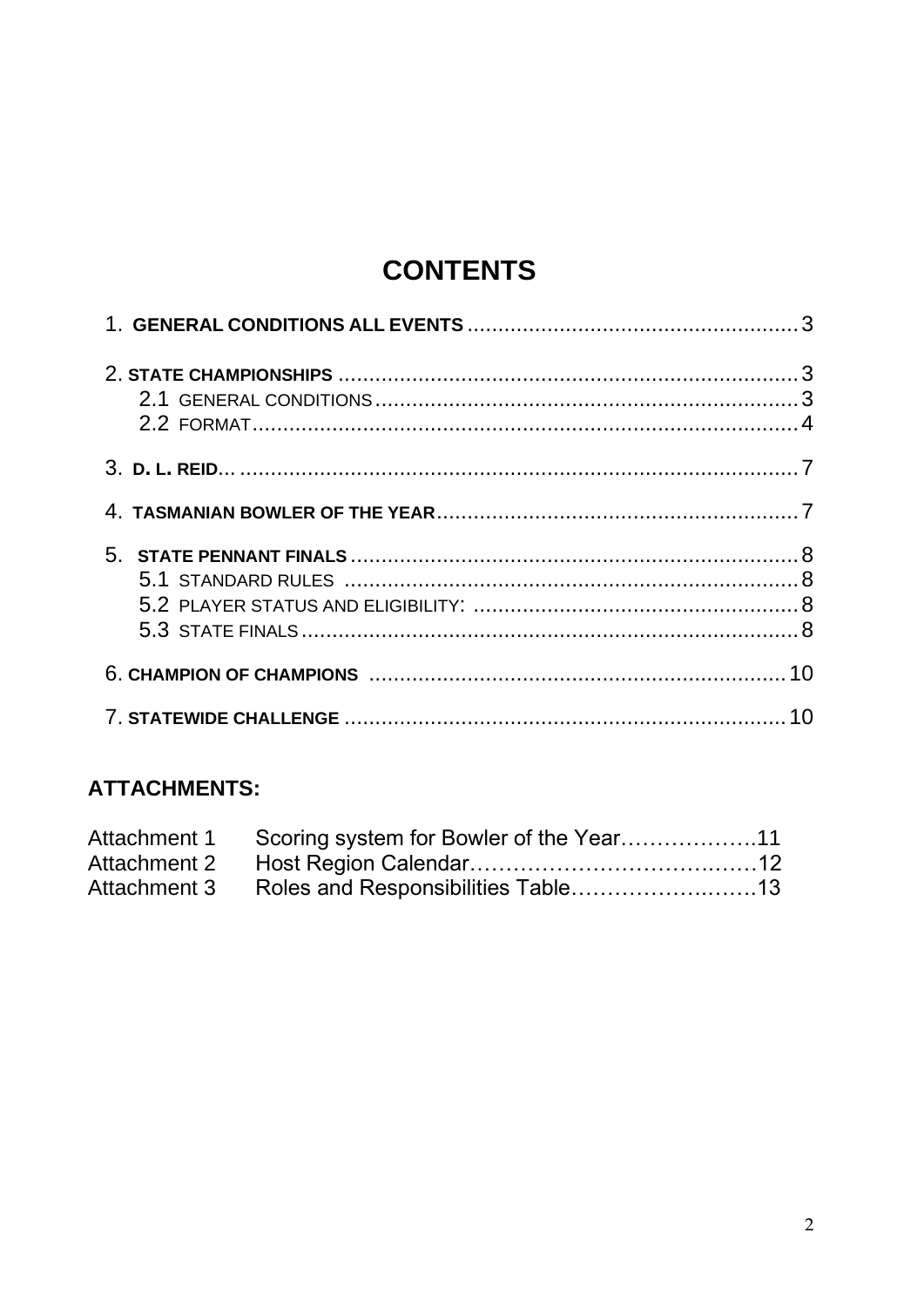#### <span id="page-2-0"></span>**1. GENERAL CONDITIONS – ALL EVENTS**

- Uniforms all players in all events shall wear only BA approved uniforms and footwear.
- Slow Play If the umpire, either by their own observation or on appeal from one of the skips or the opponent in singles, decides that a player is deliberately delaying the delivery of the player's bowl they will precede as follows:
	- (i) On the first occasion the umpire will warn the player.
	- (ii) If the player commits the same offence a second time the end will be regarded as complete, and the opponents of the offender will score as many shots as there are bowls in use by such opponent.
	- (iii) If the player offends a third time the game will be forfeited to the opponent.
- The Event Supervisor reserves the right to alter the format, times of play and greens (including changing surface from grass to synthetic including indoor surfaces) to suit unforeseen circumstances including inclement weather, giving as much notice as practical.
- Where an event is interrupted or cannot be completed due to inclement weather or local conditions, the Event Supervisor may amend the format and length of games to achieve a result or abandon the event where an outcome cannot be achieved, and points will be shared.

#### <span id="page-2-1"></span>**2. STATE CHAMPIONSHIPS**

#### 2.1 *General Conditions*

- a) All Championships will be Gender Specific (unless otherwise specified) and include Junior, over 60, Bowlers with a Disability, Bowlers with Bowling Arms etc.
- b) The Controlling Body for State Championships shall be Bowls Tasmania.
- c) Bowls Tasmania is responsible for the draw.
- d) Byes shall be filled after the closing date but before the draw is released.
- e) In the event of there being a bye in a section, the winner of that section will not be given a bye in post sectional play.
- f) All players wishing to enter championships at any level shall be registered with Bowls Tasmania.
- g) All bowls used in the event shall meet such eligibility criteria as required in current Laws of the Sport of Bowls. However, for events described in this document, bowls DO NOT REQUIRE an up-to-date World Bowls stamp.
- h) Competitions will be Open or B Grade. B Grade will be classified as Division 2 or below for Saturday Pennant and Division 3 and below for Thursday Pennant.
- i) The number of ends/bowls shall be as determined by the Controlling Body.
- j) All Games shall be played without a break
- k) Defeated players in Singles **must** be available as markers for the next round in knock-out competition.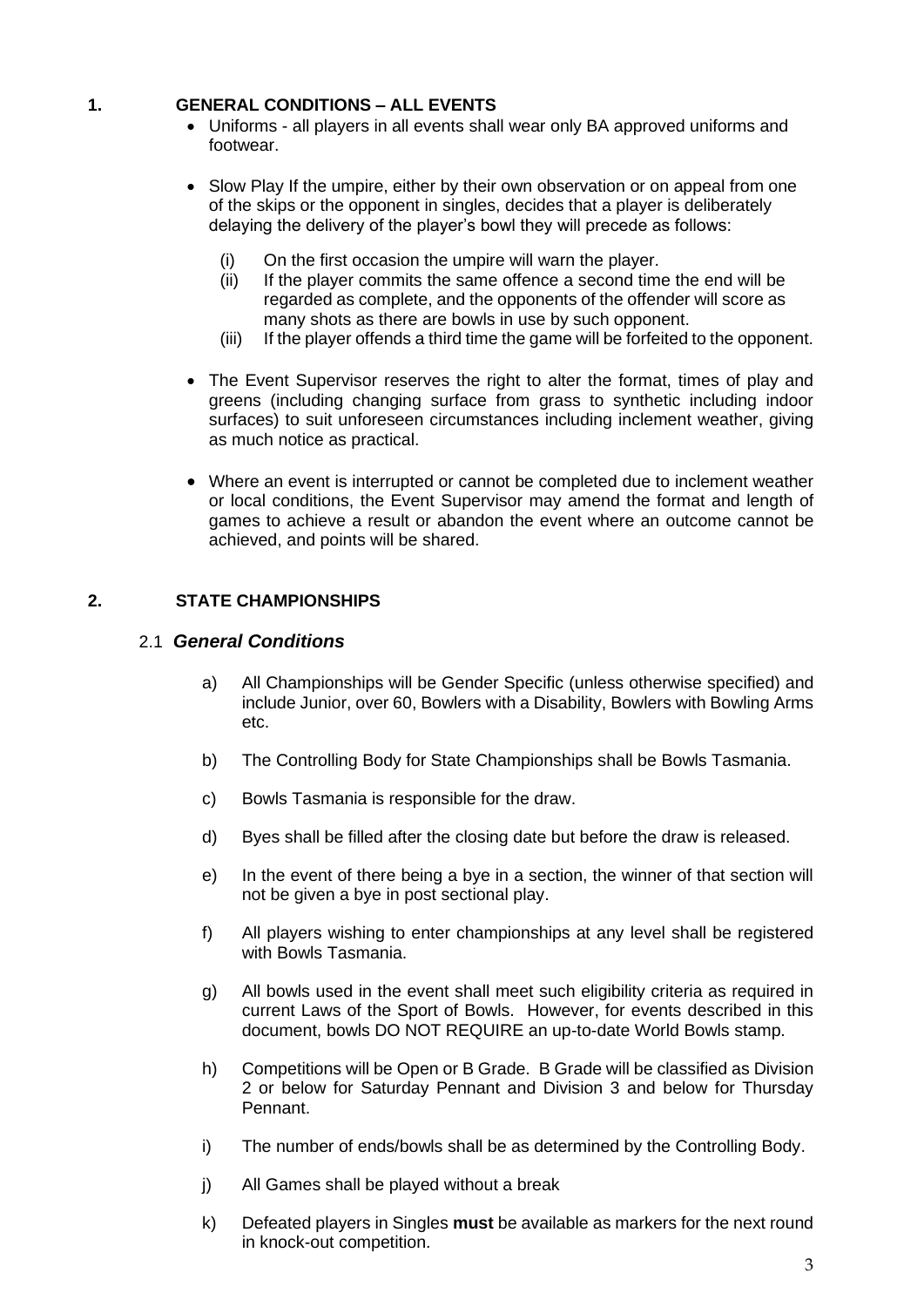- l) Should a player/team/marker not appear at the scheduled time for play, without reason acceptable to the Regional Match Committee, each such player shall be subject to a fine of up to \$50 and/or be ineligible to play in the same event in the following season.
- m) An intended player may withdraw by notifying the Secretary of the Controlling Authority not less than 48 hours before the scheduled commencement of play.
- n) Withdrawal after this time shall be treated as follows:
	- (i) In the case of a Singles player, the game will be awarded to the opponent as a forfeit if the qualified intended player withdraws after the draw has been finalised by the region holding the event and returned to Bowls Tasmania
	- (ii) In the case of a Team event, a replacement may be allowed in accordance with the Laws of the Game.
	- (iii) In the case of a Team event, a replacement team may be allocated at the discretion of the Tournament Director.
- o) Sectional play may be used for initial rounds if desired by Controlling Body.
- p) The bowls being used by players who are members of composite teams (from more than one Club) shall either all carry identical stickers, or none shall carry any stickers at all.
- q) Where two teams from the same club are playing each other, they may retain their discs if the skips, or opponents in singles agree, or they will draw for the right to retain discs. In the event of any conflict, the Umpire's decision shall be final.
- r) The draw for sectional and knockout play shall be in the form of an open draw. i.e. no account shall be taken of the Regions from which entries come.
- s) The Controlling Body shall have responsibility for the entire management of the event, with power to alter conditions if deemed necessary.
- t) Restricting the Movement of players during the course of play will be enforced as per Appendix A4 in the Law Book.

#### <span id="page-3-0"></span>2.2 *Format*

- a) For both Men's and Women's events, where the format requires Sectional play, the organisers are to schedule three (3) rounds of Sectional play on the one (1) day.
- b) Sectional play shall be drawn as four (4) teams/individuals in each section, excepting junior championships which will be at the discretion of the controlling body.
- c) There shall be three (3) rounds of sectional play in each section. Sections having only 3 entries will see the loser of game 1 play in game 2.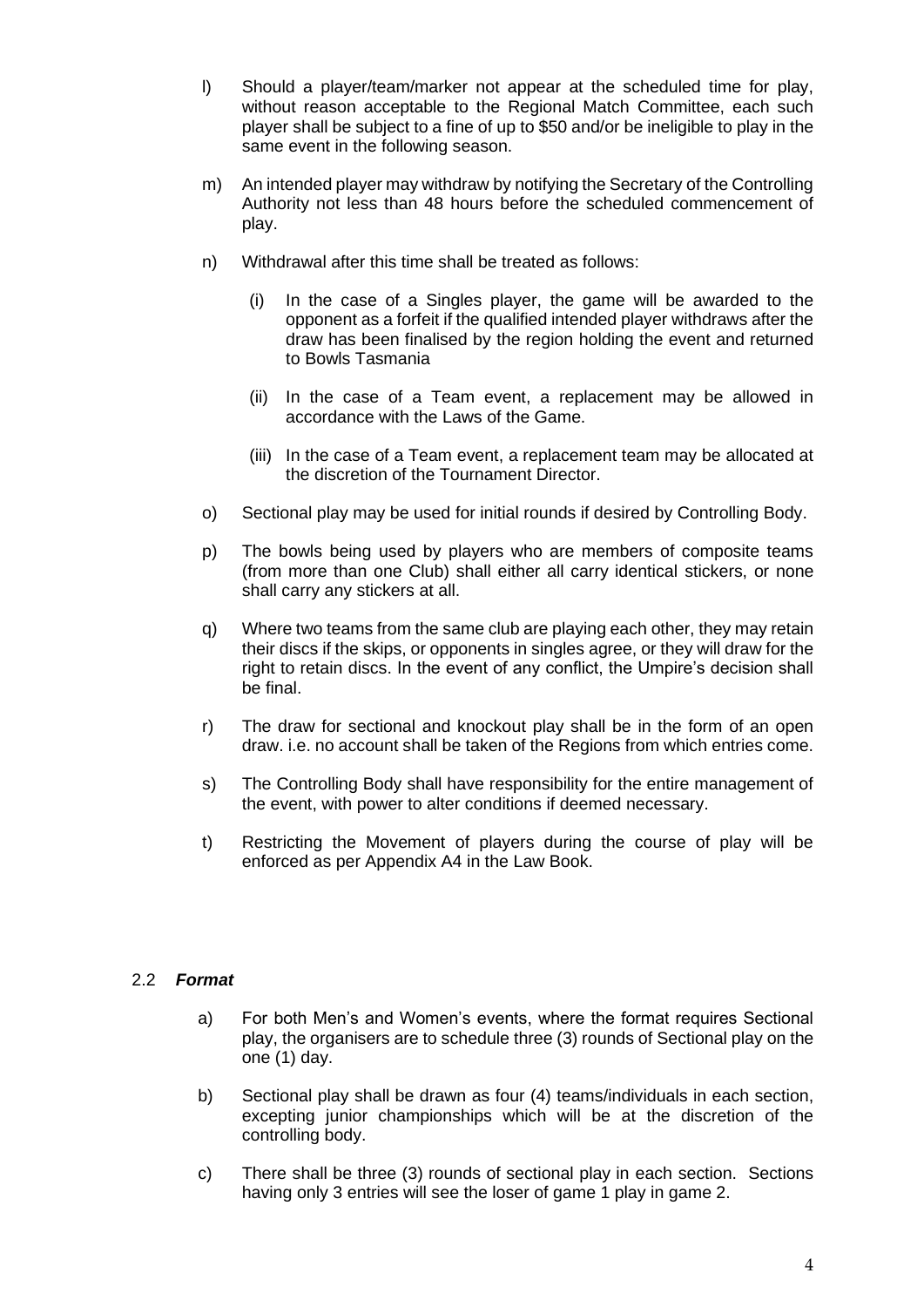- d) Post sectional play and all Finals to be played in the form of a knockout competition.
- e) Bowls Tasmania will determine each season as to what format the games will take:
- f) The Controlling Body can at their discretion, include best losers to prevent byes in post sectional play from the Round of 16 onwards. Such information will be included when sectional and post sectional draws are announced.

#### **STATE OPEN CHAMPIONSHIPS FORMAT**

**Singles:** To be knockout play, 25 shots up each game.

Pairs: Four (4) bowl crossover (2 x 2 x 2 x 2) MEN & WOMEN

Sectional Play, Post Sectional, Quarter Final & Semi Final – 15 ends

Grand Finals – 18 ends

**Mixed Pairs:** Four (4) bowl crossover (2 x 2 x 2 x 2)

Sectional Play, Post Sectional, Quarter Final & Semi Final – 12 ends

Grand Finals – 15 ends

**Triples:** Two (2) bowl.

Sectional Play, Post Sectional, Quarter Final & Semi Final – 18 ends

Grand Finals – 21 ends

**Fours:** Two (2) bowl

Sectional, Post Sectional, Quarter & Semi Finals – 15 ends

Grand Final – 18 ends

#### **STATE JUNIOR CHAMPIONSHIPS FORMAT**

#### **Singles:** 4 Bowls

Sectional games will be 21 Shots up.

All Singles may be sections of 3 players.

It is a condition of entry of these Championships that players with the bye must act as markers if required for the next round of competition on that day. Failure to mark will incur a fine as per section 1.1 (n)

**Pairs:** 3 bowls straight per player

Three (3) rounds of Sectional Play. All games are 18 ends.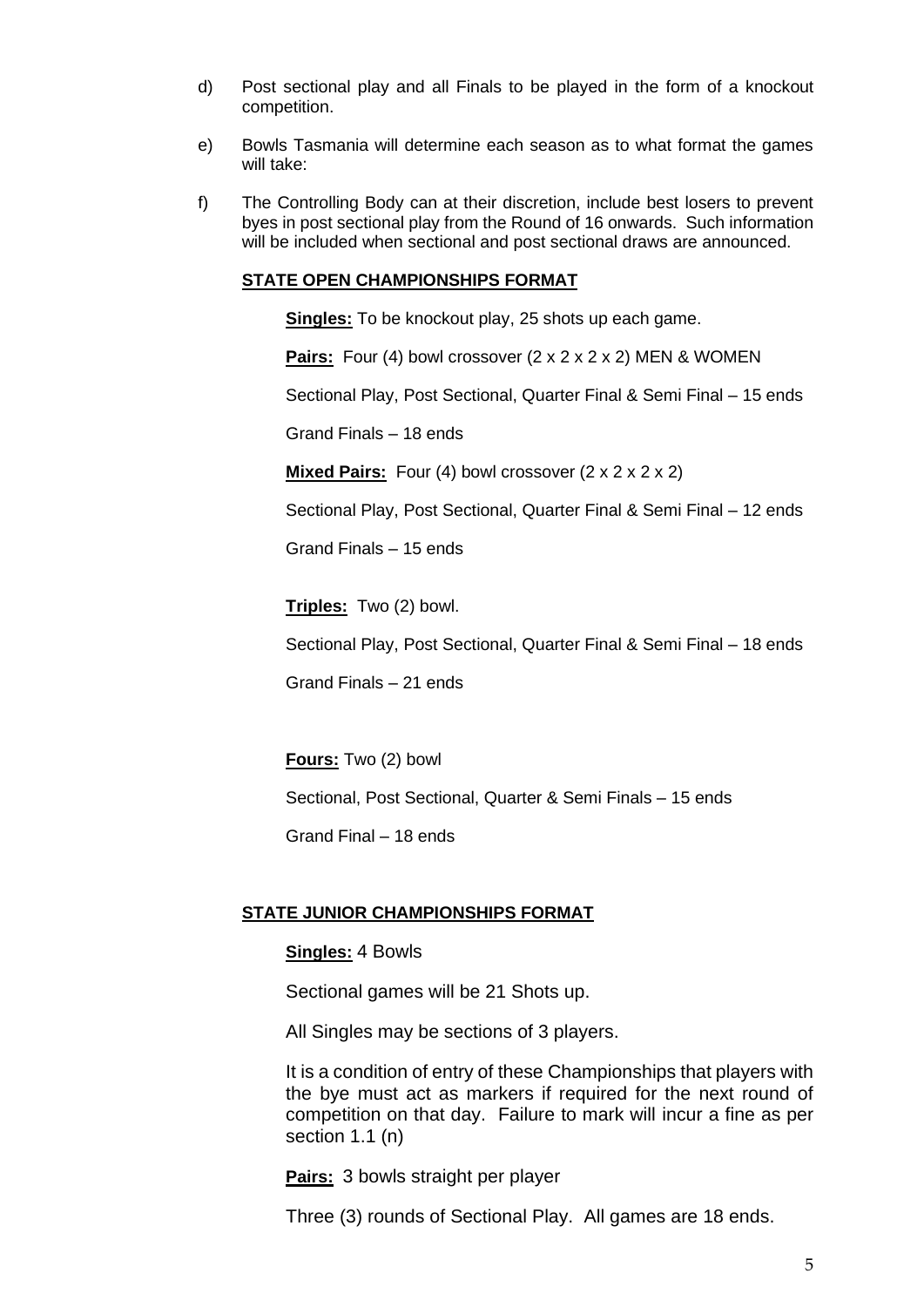#### **STATE BOWLERS WITH A DISABILITY CHAMPIONSHIPS FORMAT**

This event will be held as a single gender competition and will be held in the four categories of Physically Impaired, Visually Impaired, Intellectually Impaired and Hearing Impaired. All events must receive a minimum of 4 entries to proceed. Events receiving less than four entries will be combined with another event. Intellectually Impaired and Vision Impaired shall be grouped together, and the Physically Impaired and Hearing Impaired shall be grouped together.

The Pairs event will be an Open Disability event. Anyone can play with anyone.

#### **Singles:** 4 Bowls

Sectional games will be 15 Shots up with a one and a half hour time limit.

The final will be 21shots up with no time limit.

**Pairs:** 3 bowls straight per player

Three (3) rounds of Sectional Play 15 ends and a one and a half hour time limit.

The final will be 18 ends with no time limit.

#### **STATE BOWLERS WITH BOWLING ARMS CHAMPIONSHIPS FORMAT**

This will be an Open Gender event.

**Singles:** 4 Bowls

All games will be 21 Shots up.

All Singles may be sections of 3 players.

It is a condition of entry of these Championships that players with the bye must act as markers if required for the next round of competition on that day. Failure to mark will incur a fine as per section 1.1 (n)

**Pairs:** Four (4) bowl crossover (2 x 2 x 2 x 2)

Sectional Play, Post Sectional & Quarter Final – 12 ends

Grand Final – 15 ends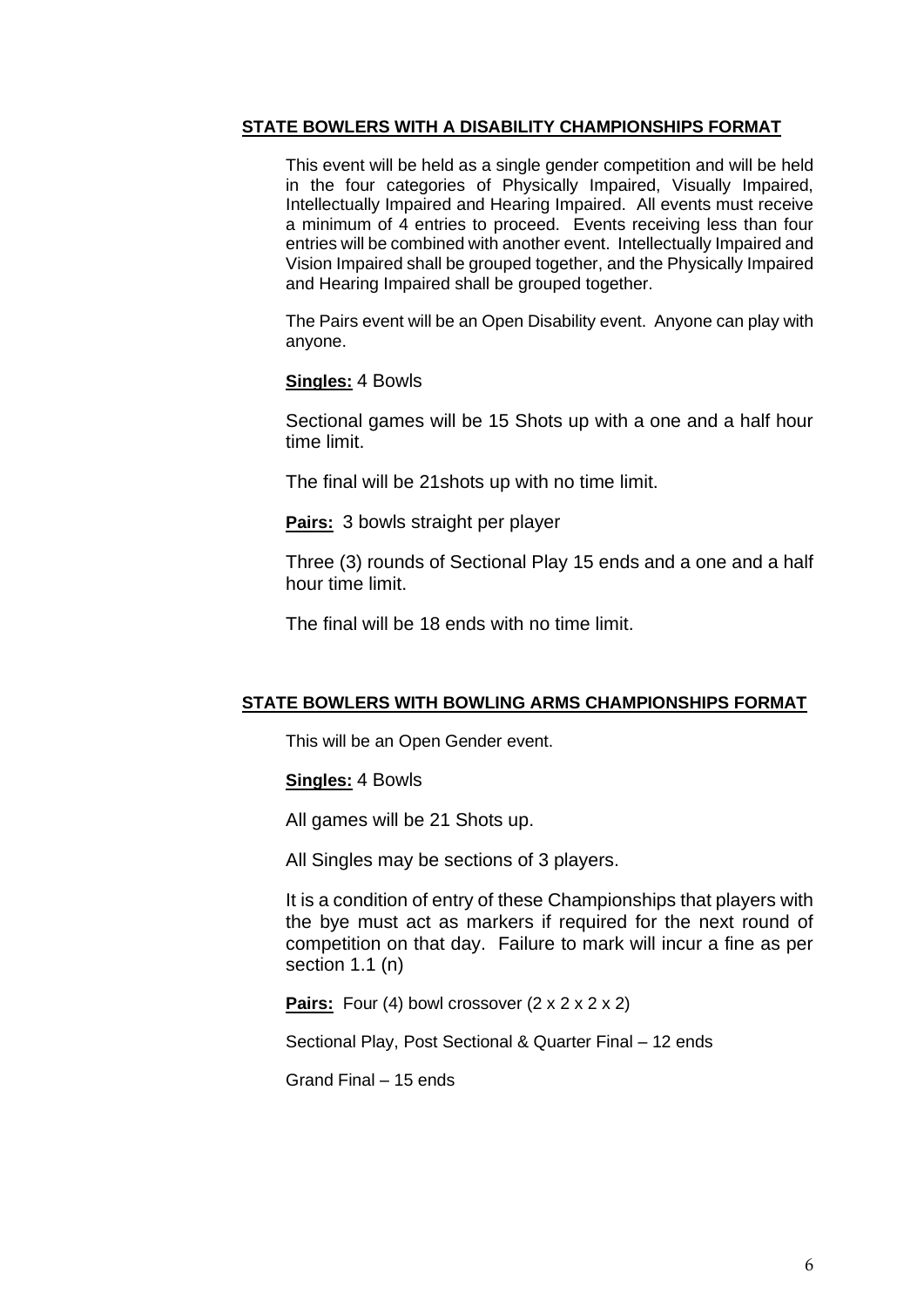#### **STATE SENIOR CHAMPIONSHIPS FORMAT**

**Pairs:** Men's: Four (4) bowl crossover (2 x 2 x 2 x 2)

Women's: Three (3) bowl pairs

|                       | Men     | Women   |
|-----------------------|---------|---------|
| <b>Sectional Play</b> | 15 ends | 15 ends |
| <b>Post Sectional</b> | 15      | 18      |
| <b>Quarter Finals</b> | 15      | 18      |
| <b>Semi-Finals</b>    | 15      | 18      |
| <b>Grand Final</b>    | 15      | 18      |

**Fours:** Two (2) bowl

Sectional, Post Sectional, Quarter & Semi Finals – 15 ends

Grand Final – 15 ends

f) Men's and Women's State Singles, Pairs and Fours Championships will be held in the same region in March each year, with the events alternating between regions.

The Men's and Women's State Triples and Mixed Pairs will be held in the same region in January each year, with rotation between regions subject to BT sponsorship arrangements.

The Men's and Women's State Senior Pairs and Fours Championships will be held in the same region in the  $3<sup>rd</sup>$  week of February, with the events alternating between regions.

Refer Attachment 3 for Host Regions Calendar for the next 3 years.

#### g) **Scoring:**

- (i) In Sectional Play, teams will receive two (2) points for a win, and one (1) point for a tie. Any team receiving a forfeit will be credited with two (2) points for the win and a shots margin of plus 8 shots.
- (ii) Section winners shall be decided on game points, but if 2 or more teams share top position with equal points, the team with the largest difference between total shots for and total shots against shall be the winner. If the margin is still equal, the Controlling Body will divide the total of shots scored against each player, team or side into the total of shots it has scored. The player, team or side with the highest result will be declared the winner. If the percentage is equal then the player, team or side with the highest number of ends won will be declared the winner. If the player or team are still tied, the player or team that won the match between those 2, will be declared the winner.

#### <span id="page-6-0"></span>**3. D. L. REID:**

The Event shall continue as an Association event for women. The winners in each Region shall gain eligibility to Master status.

#### <span id="page-6-1"></span>**4. TASMANIAN BOWLER OF THE YEAR**

Bowls Tasmania shall make an award each year for the Men's and Women's Bowler of the Year. For conditions and rules of this award, please refer to [Attachment 2.](#page-10-0)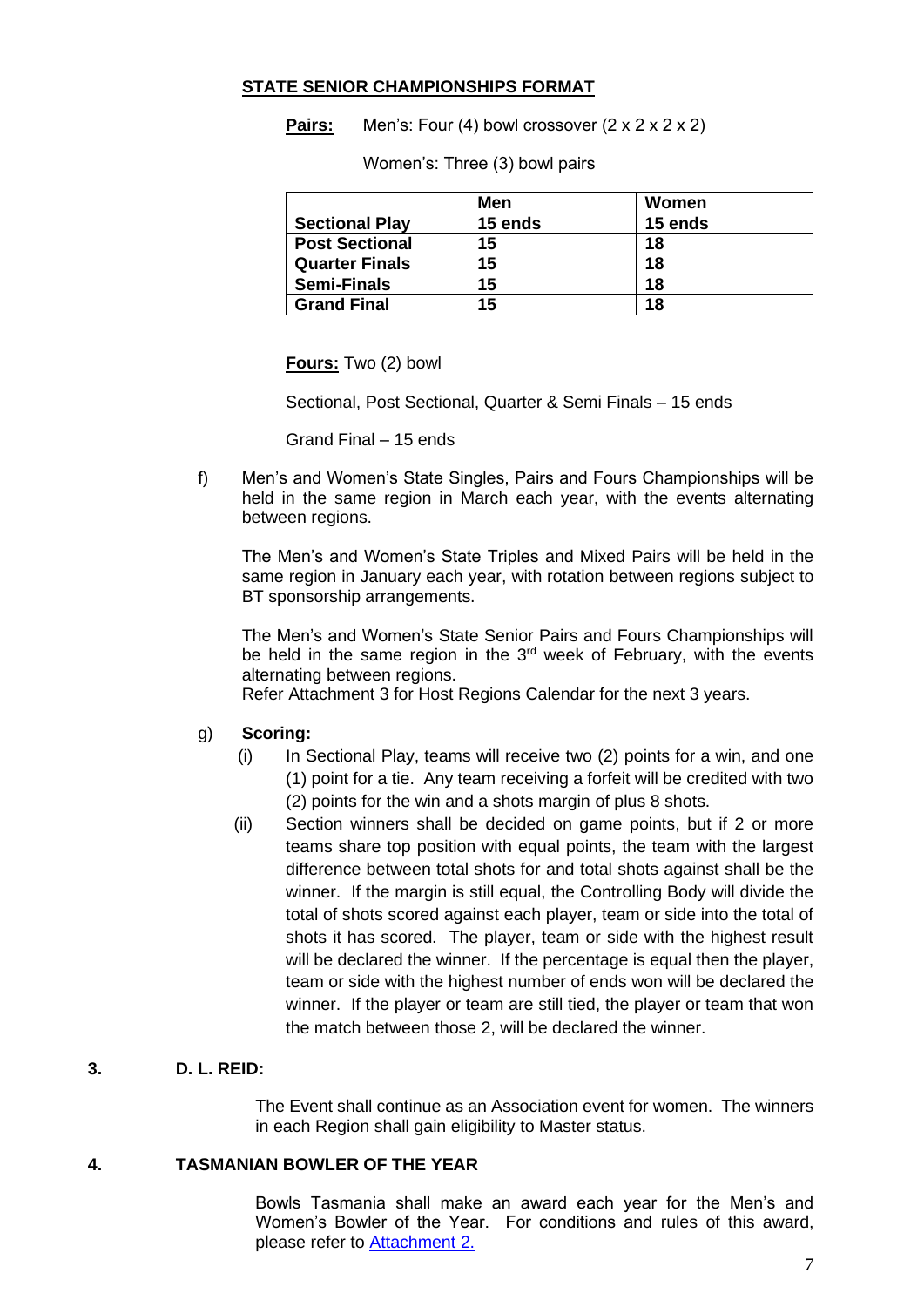#### <span id="page-7-0"></span>**5. STATE PENNANT FINALS**

- a) Bowls Tasmania is the Controlling Body for State Pennant Finals.
- b) The Bowls Tasmania State Pennant Finals will be an invitational event. With Bowls Tasmania extending an invite to each regional winner to compete in their respective State Pennant Finals.

Saturday Pennant Finals are to be held at 2 venues with 2 greens with acceptable standard greens each.

Bowls Tasmania in conjunction with the Regional Authority will determine which divisions are held at which venues.

- c) Regional Associations have the responsibility of determining the rules for regional pennant competition and will ensure all roster games and regional finals are completed prior to the date set down for State finals however the standard rules and player status and eligibility clauses shall be adopted to ensure the logical progression from pennant regional finals to the state finals.
- d) Regional Associations must supply Bowls Tasmania with a list of all players participating in the State Finals which shall include their eligibility.

#### 5.1 *Standard Rules*

- <span id="page-7-1"></span>a) All players shall be registered members of Bowls Tasmania.
- b) Sides shall consist of 3 rinks of 4 players in the State Finals
- c) Teams and sides shall be composed according to the Laws of the Game.

### 5.2 *Player status and eligibility:*

- <span id="page-7-2"></span>a) Players shall not be permitted to play in any of the last three pennant games, or in regional or state finals in any lower division once they have played a total of three games in the last six rounds of the roster series in higher divisions.
- b) Each game for which points are shared is counted as a game played when counting player eligibility.
- c) A player eligible to participate in a side in a regional final shall be eligible to participate in the State final.

#### 5.3 *State Finals*

- <span id="page-7-3"></span>a) State Finals to be played in each Region in rotation with the host Regional Authority conducting the games on behalf of Bowls Tasmania.
- b) To be played as a Round Robin with each side playing all others in that division.
- c) In order to avoid the third game being a dead rubber, the draw for the Finals shall be: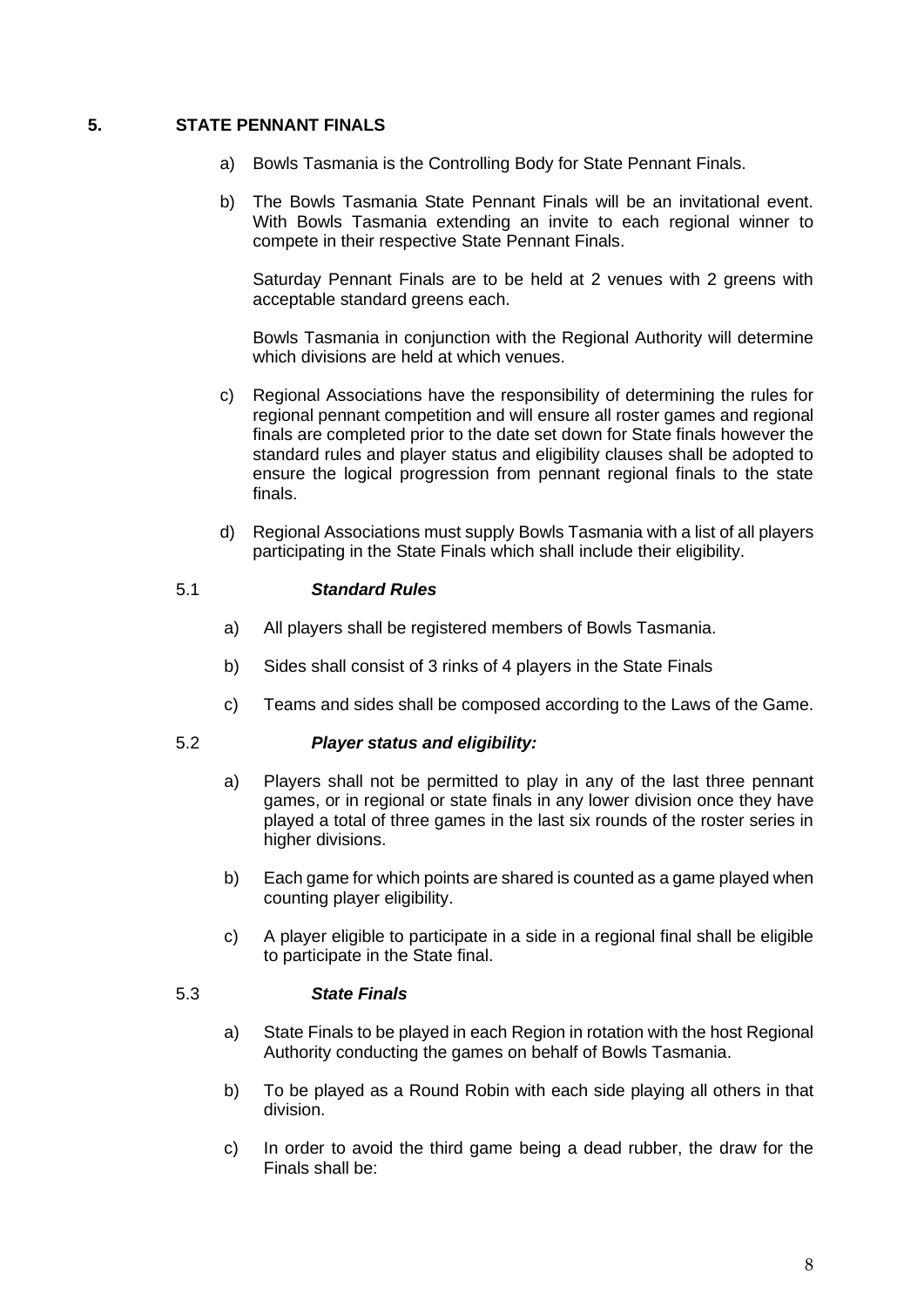#### **Hosted North**

| Day 1: | 9am North vs North West    |
|--------|----------------------------|
|        | 1pm South vs Loser Games 1 |
| Day 2: | 9am South vs Winner Game 1 |

#### **Hosted South**

| Day 1: | 9am South vs North              |
|--------|---------------------------------|
|        | 1pm North West vs Loser Games 1 |
| Day 2: | 9am North West vs Winner Game 1 |

#### **Hosted North West**

| Day 1: | 9am North West vs North    |
|--------|----------------------------|
|        | 1pm South vs Loser Games 1 |
| Day 2: | 9am South vs Winner Game 1 |

- d) Where there are four teams in a division, each team will play each other once with all teams playing all three games.
- e) All games to be 21 ends with no break scheduled.
- f) Scoring
- (i) 2 points to be awarded for each side win and 1 point to be awarded for a side draw.
- (ii) If points are equal, then the highest net total shots (total shots for minus the total shots against) will be determined the winner.
- (iii) If final points are equal, the Controlling Body will divide the total of shots scored against each side into the total of shots it has scored. The side with the highest result will be declared the winner.
- (iv) If there is still a draw the team with the highest number of ends won will be declared the winner.
- (v)If ends are also equal, the winner of the game between the two teams will be declared the winner.
- g) The winning side in each division to be awarded a Plaque, and hold the perpetual trophy, if any, until the next finals.
- h) Wet weather: In the event of inclement weather affecting this event , the following conditions of play shall be used:

#### **Game 1**

- 21 ends constitute a full game (63 ends) with 45 ends total constituting a result if inclement weather intervenes
- If 45 ends cannot be completed on Day 1, play resumes on Day 2 until 45 ends total have been completed, and Game2 and 3 are also reduced to 45 ends (3 x 15)
- If there is no play on Day 1, all 3 games on Day 2 shall be 45 ends  $(3 x$ 15)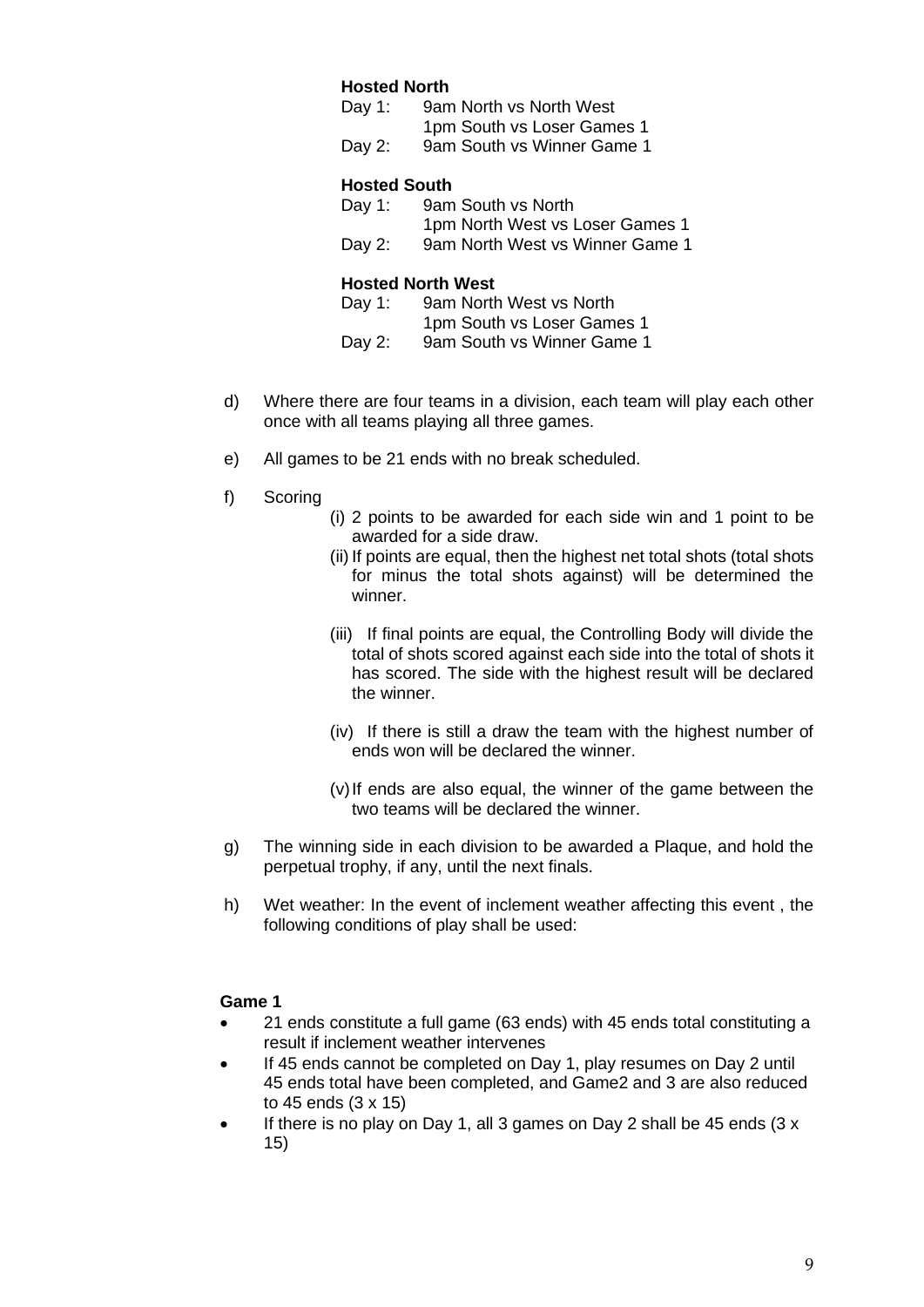#### **Games 2 and 3**

- 21 ends constitute a full game unless changed due to Game 1 scenarios as above
- 45 ends shall constitute a result if inclement weather intervenes: game 2 must be completed by 1pm (umpires to sound a bell and play to finish on all rinks at the completion of the end)
- If all 3 games are reduced to 45 ends  $(3 \times 15)$  for day 2, then 36 ends total shall constitute a result in each game if further inclement weather intervenes.

If any of the 3 games cannot be completed under any scenario, then the series shall be declared incomplete, and no winner announced

Shots up after each game will be adjusted if only 45 (or 36) ends are completed in any game (multiply by 63/45 or 63/36)

#### <span id="page-9-0"></span>**6. CHAMPION OF CHAMPION SINGLES**

- a) The men's & women's State Final of the Open Singles Champion of Champions shall be played in the same region as the State Championships, with the host Regional Authority conducting the games on behalf of Bowls Tasmania.
- b) To be played as a Round Robin with each player playing all others.
- c) In order to avoid the third game being a dead rubber, the draw for the Finals shall be: A v B
	- The Loser of A v B to Play C
	- The Winner of A v B to Play C

The designation of regions as A B C shall be as most convenient for travel.

d)All game formats to be as designated by BA for that year.

- e) Scoring
- 1. Winners of each individual game will receive two points, losers' nil.
- 2. The player with the highest number of points at the completion of the event shall be declared the winner.
- 3. If points are equal, then the player with the highest net total shots (total shots for minus the total shots against) will .be declared the winner
- 4. If points and the highest net total shots are equal, then the total shots for will be divided by the total shots against to calculate the percentage. The player with the highest percentage will be ranked higher (Law 44.4)
- 5. If percentages are also equal, the winner of the game between the two players will be declared the winner.

#### <span id="page-9-1"></span>**7. STATEWIDE CHALLENGE**

Please refer to the separate Bowls Tasmania State-wide Challenge Conditions of Play Document.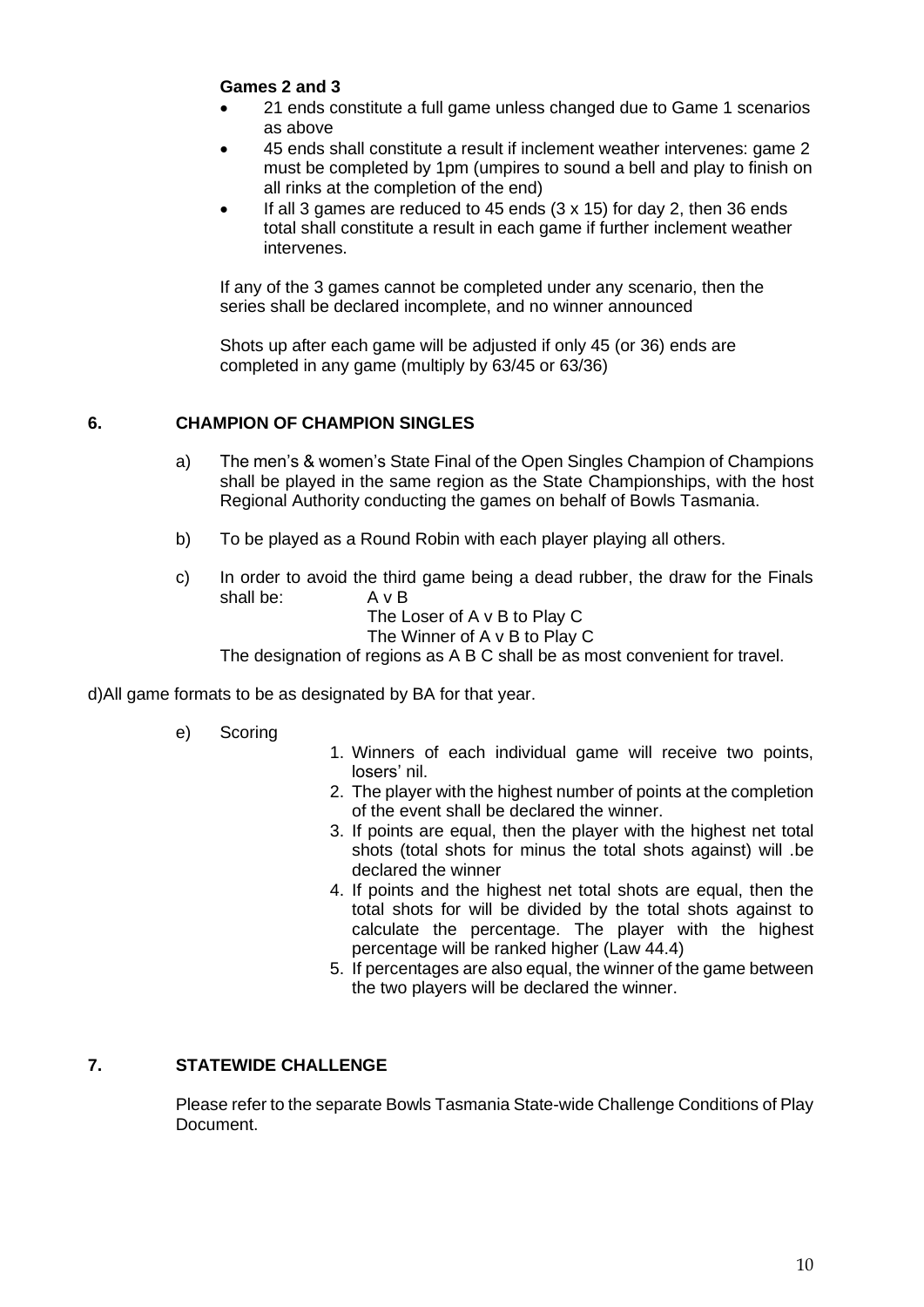### **Attachment 1**

#### <span id="page-10-0"></span>**Scoring System for Bowls Tasmania and Regional Bowler of the Year Awards. (Men and Women)**

Each player shall be awarded points as follows for reaching the Quarter Finals and beyond in Open Championships (BT, BN and BTS), or in Champion of Champions (BNW)

| Event              | Winner(s) | <b>Runners Up</b> | Losing Semi- | <b>Losing Quarter</b> |
|--------------------|-----------|-------------------|--------------|-----------------------|
|                    |           |                   | finalists    | <b>Finalists</b>      |
| <b>Singles</b>     | 37        | 23                | 12           |                       |
| Pairs              | 31        | 20                | 10           |                       |
| <b>Mixed Pairs</b> | 31        | 20                | 10           |                       |
| <b>Triples</b>     | 25        |                   |              |                       |
| Fours              | 19        | 14                | 6            |                       |

#### **Part A:** for Bowls Tasmania and Regions

**Part B:** Players who participate in all 4 Bowls Tasmania events (excluding Mixed Pairs)shall receive a bonus 10 points for Bowls Tasmania Bowler of the Year. **p**

**Part C:** for Bowls Tasmania to include regional winners, and Regions to include Club winners if they desire

| Event              | Winner(s) | Runners up | Losing semi | Losing quarter |
|--------------------|-----------|------------|-------------|----------------|
|                    |           |            | finalists   | finalists      |
| <b>Singles</b>     | 19        | 12         |             |                |
| Pairs              | 15        | 10         |             |                |
| <b>Mixed Pairs</b> |           |            |             |                |
| <b>Triples</b>     | 12        |            |             |                |
| <b>Fours</b>       | 9         |            |             |                |

### **Total: points total is Part A + Part B + Part C**

| <b>REGIONS</b><br><b>ONLY</b>      |    |    |   |   |
|------------------------------------|----|----|---|---|
| <b>DL Reid</b>                     | 19 | 14 | 6 | 3 |
| <b>BN and BTS</b><br><b>ONLY</b>   |    |    |   |   |
| Champion of<br>Champion<br>Singles | 19 | 14 | 6 | 3 |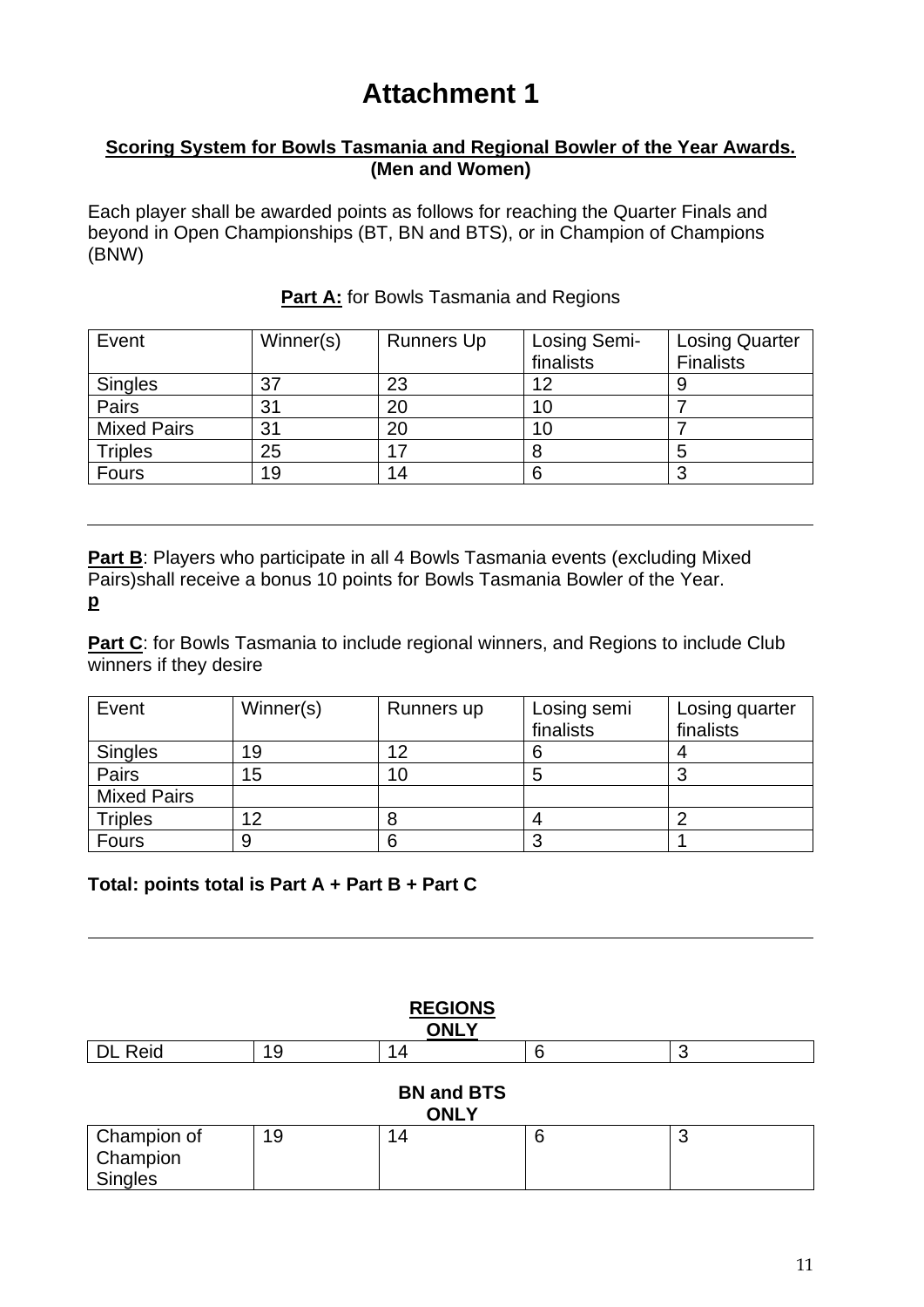# **Attachment 2: Host Regions Calendar**

| <b>Event</b>                                             | <b>Date</b>                          | 2021/22      | 2022/23      | 2023/24      |
|----------------------------------------------------------|--------------------------------------|--------------|--------------|--------------|
| Open 3's, Mixed<br><b>Pairs, Bowling</b><br>Arm, Juniors | Jan 8 - 12                           | <b>NW</b>    | <b>North</b> | South        |
| Open & B Grade<br>1's, 2's 4'<br><b>Disability</b>       | March Long<br>Weekend<br>Mar 12 - 18 | South        | <b>NW</b>    | <b>North</b> |
| Senior 2's 4's                                           | 3rd week Feb                         | <b>North</b> | South        | <b>NW</b>    |
| <b>Sat State Pennant</b>                                 |                                      | South        | <b>NW</b>    | <b>North</b> |
| finals                                                   |                                      |              |              |              |
| <b>Champion of</b><br><b>Champions</b>                   | <b>First Weekend</b><br>in May       | South        | <b>NW</b>    | <b>North</b> |
| Open SWC Rd 1                                            | Jan                                  | <b>NW</b>    | South        | <b>North</b> |
| Open SWC Rd 2                                            | Feb                                  | South        | <b>North</b> | <b>NW</b>    |
| Open SWC Rd 3                                            | March                                | <b>North</b> | <b>NW</b>    | South        |
| <b>Seniors SWC Rd 1</b>                                  | Jan                                  | <b>NW</b>    | South        | <b>North</b> |
| <b>Seniors SWC Rd 2</b>                                  | Feb                                  | South        | <b>North</b> | <b>NW</b>    |
| <b>Seniors SWC Rd 3</b>                                  | March                                | <b>North</b> | <b>NW</b>    | South        |
| <b>Juniors SWC Rd 1</b>                                  | Nov                                  | Longford     | Longford     | Longford     |
| <b>Juniors SWC Rd 2</b>                                  | Jan                                  | <b>NW</b>    | North        | South        |
| <b>Juniors SWC Rd 3</b>                                  | Feb                                  | Longford     | Longford     | Longford     |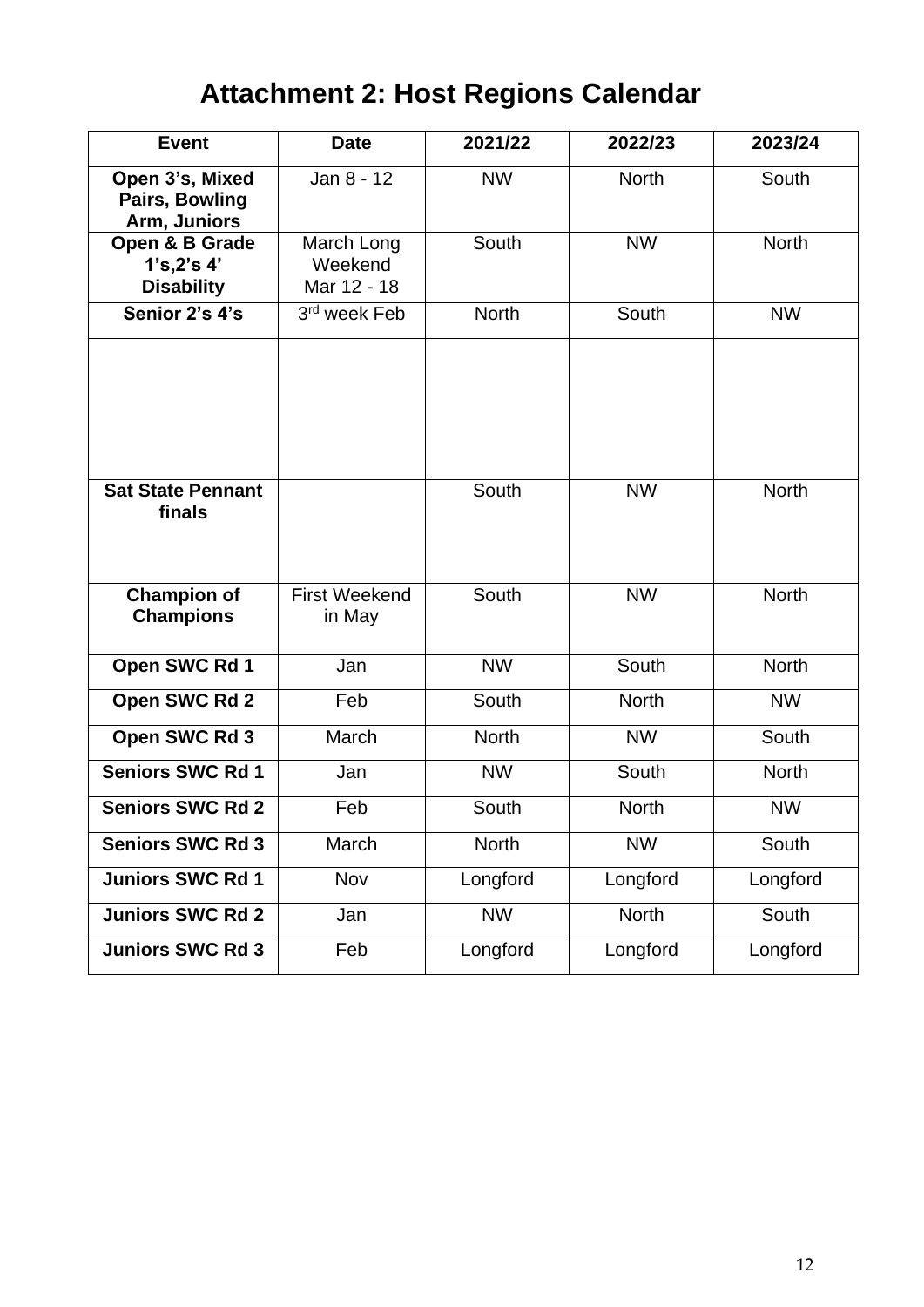# **Attachment 3: Roles & Responsibilities Table**

| <b>Bowls</b><br><b>Tasmania</b> | Invite host region to host the next year's event.<br>$\bullet$<br>Provide roles & responsibility statement to host region.<br>$\bullet$<br>Provide projected data on entries.<br>$\bullet$<br>Gain sponsorship for the event. (Merchandising)<br>$\bullet$<br>Promote the event; flyers at previous year's event outlining date and venue.<br>$\bullet$<br>Create and manage the entry process; open and close entries, collate entries,<br>$\bullet$<br>process enquiries.<br>Publicise current entries 1 week prior to close to minimise entries missing out.<br>$\bullet$<br>Collate entries and publicise vacancies to enable an even number prior to<br>$\bullet$<br>conducting the draw.<br>Collate final entry list and conduct in conjunction with host region.<br>Publish the draw on website, social media and email participants.<br>$\bullet$<br>Bowls Tasmania will control the draw and withdrawals until one week prior to<br>$\bullet$<br>the start date when draws and responsibilities will be handed over to the host<br>region.<br>Bowls Tasmania to award prize money to successful participants. Participants<br>will be awarded an envelope with information on how to receive their prize<br>money via EFT.<br>Organise and be responsible for media throughout the event.<br>٠<br>Provide prize money for satellite challenges (if held)to host clubs prior to the<br>event.<br>Create flyer for Satellite Series (if held) detailing entry process for each venue.<br>(Open event only)                                            |
|---------------------------------|--------------------------------------------------------------------------------------------------------------------------------------------------------------------------------------------------------------------------------------------------------------------------------------------------------------------------------------------------------------------------------------------------------------------------------------------------------------------------------------------------------------------------------------------------------------------------------------------------------------------------------------------------------------------------------------------------------------------------------------------------------------------------------------------------------------------------------------------------------------------------------------------------------------------------------------------------------------------------------------------------------------------------------------------------------------------------------------------------------------------------------------------------------------------------------------------------------------------------------------------------------------------------------------------------------------------------------------------------------------------------------------------------------------------------------------------------------------------------------------------------------------------------------------------------------------|
| <b>Host</b><br><b>Region</b>    | Next year's regional hosts consider sending a representative to the current<br>$\bullet$<br>year's event to investigate the running of it. (Refer COP Attachment 2 Host<br>Region calendar)<br>Form subcommittee of clubs/volunteers to assist with planning of the event.<br>(Allocation of clubs, nominate of tournament director, nomination of<br>tournament match committee).<br>In conjunction with Bowls Tasmania appoint host and support venues. (Host<br>club will be responsible for master scoresheets/draws and all finals. Support<br>Clubs will be responsible for sectional play of championships and satellite<br>challenge events(if held)) Notify Bowls Tasmania of Satellite contact person.<br>Appointment of Club Match Managers (optional if they are members of the<br>host or support venue). They are responsible for scorecards and allocating<br>rinks for each game.<br>Appoint a relevant number of Umpires/measurers for each venue.<br>Arrange accredited markers for round 16 onwards for singles. (16 maximum).<br>(Open event only)<br><b>Tournament Director:</b><br>Work with match committee and Bowls Tasmania in undertaking the draw.<br>Commencing 1 week prior to start date, will be the contact for the draw and<br>withdrawals.<br>Escalation point for managing COP issues.<br>Update of master results sheets.<br>$\bullet$<br>Liaise with Bowls Tasmania CEO after each day to provide information for<br>daily media releases.<br>Ensure Club Match Managers are aware monitored for their responsibility. |